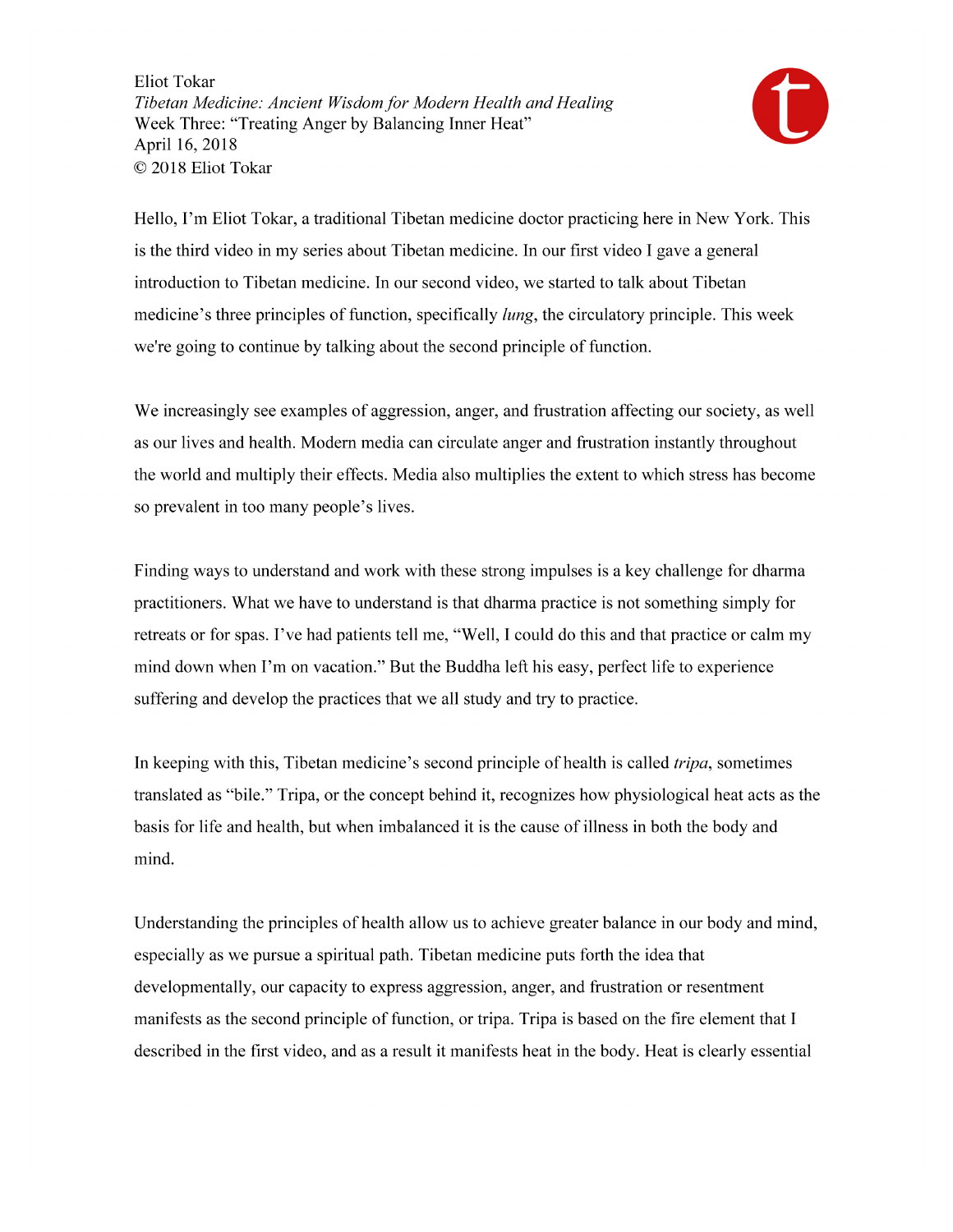

for life. If we don't have sufficient heat in our body, we can't survive. But if the heat is too much, we can't survive. So balance is very key once again.

Heat has different characteristics. As I've explained, Tibetan medicine is a qualitative method of natural medicine that evaluates things based on their nature or characteristics. What is heat? I don't have to explain it to you. Everyone watching this video knows what heat is the minute I say the word. In terms of its qualities, heat rises, expands, and creates dynamic activity that is important for physical function and life.

Tripa is considered to be oily, sharp, hot, light, malodorous (having a bad smell), purgative, and wet. Although it functions in many parts of the body, it mainly acts in the functions of the liver and the gallbladder. It also has a role in the stomach, small intestine, colon, eyes, sinus, and in our skin.

Tripa balances the cool and cold nature of lung and *bagen*, which I'll discuss in the last video. It gives rise to and controls functions such as digestion, especially in regards to metabolism and assimilation—how the body takes the digestive part of the food, its nutritional essence, and converts it to things that we need like blood, flesh, fat, bone, bone marrow, and reproductive fluids. Because it assists in the production of blood, it's also very key for the liver and the gallbladder, as I mentioned. It's involved in the functioning of our sinuses and our vision and it maintains the skin and our complexion. In relation to our mind, it allows the function of discriminating intellect and helps us manifest a sense of self, maintain our feelings, interest, activity, willpower, pride, and ego, and gives us a sense of alertness. When imbalanced, it results in fear, depression, pessimism, self-criticism, and narcissism, as well as a lack of desire, will, or interest.

Understanding what tripa is like and which physiological and mind functions it relates to can let us understand the illnesses that result when it is imbalanced or negatively affected. Imbalance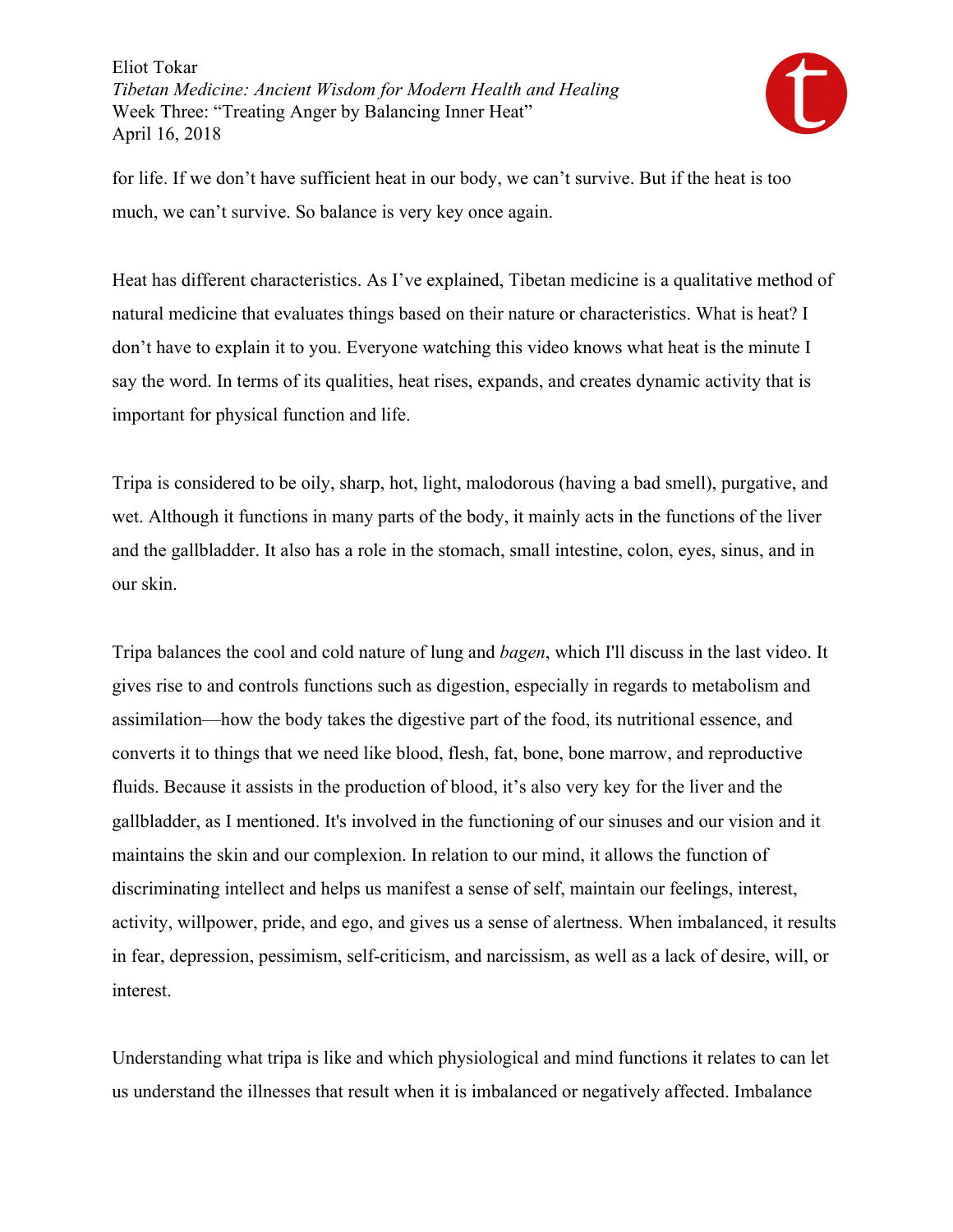

can result in indigestion, reflux, the malabsorption of nutrition, ulcers, liver disease, fatigue, arrhythmia, excessive thirst, poor appetite, headaches, several diseases of the eyes, problems with our joints, and skin disorders.

As with lung, there's certain behaviors we can engage in that help us keep the principle of tripa in balance. We should avoid getting overheated. What does that mean? If one gets so hot that one starts to feel great physical discomfort, excessive sweating, feelings of fatigue or lightheadedness, headaches, sinus pain, or things of that nature, that's probably a sign you're getting overheated. At those times, one should try to get into a cooler environment. It's also important that you make sure you get enough rest when you are stressed and have too much heat in the body.

If one experiences a lot of feelings of aggression, anger, or frustration, that is a sign of tripa imbalance. Of course spiritual studies and practice are a key way to put things in perspective. Meditation is also particularly effective in dealing with this kind of problem; if practiced reasonably, properly, and with proper instruction, we all know what enormous benefits meditation can have.

We've seen the expansion of interest in things like mindfulness. However, Tibetan medicine understands that meditation engages the physical principles very directly, which is one of the reasons it has this power. Meditation is not done properly if one has too much of a sense of attachment or desire and thinks, *I have to achieve this. This has to be done at a certain time. I have to do this. I must see this, achieve this, have this power.* If it's done with a sense of aggression or frustration it can affect the central channel of the body that resides behind the heart and cause actual mental illness. I've seen several patients with this problem. This is not really a caveat about meditation. We don't need to run home and worry about this if we've been meditating, but [I make this point] to further illustrate the point that all things have a nature and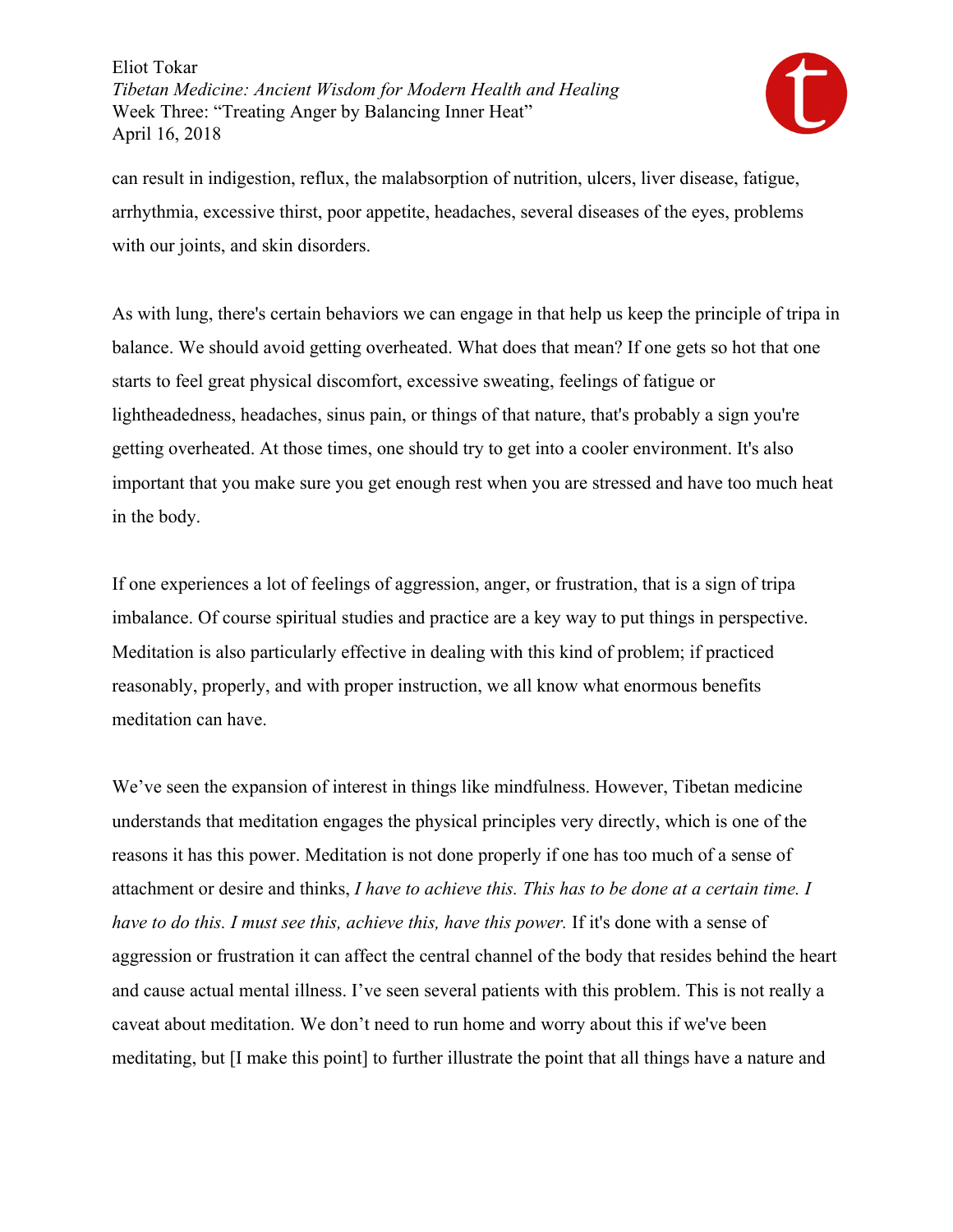

quality; even meditation needs to be respected in terms of what it is, what it does for us, and how we can approach it both internally and externally.

Now let's think about our diet. There are things we should avoid if we have a tripa imbalance, too much heat in the body, or we're going through a difficult time that tries us with anger, frustration etc. We should avoid things like meat, eggs, especially any kind of sheep's milk products, heavy fats like butter, excessive amounts of fats and oils, fried food, heating foods like salt, sea peppers, and black and white pepper, garlic, mustard, radishes, celery, watercress, raw onions, peanuts, avocado, mango, sesame, molasses, and all types of alcoholic beverages.

One can add to one's diet foods that are moderately sweet, which again does not mean sugar. Add foods with moderately sweet, bitter, astringent, and cooling tastes. For example, foods like like beans and lentils, potatoes, artichoke, and turnips. Then add bitter vegetables and greens such as escarole, dandelion, endive, chicory, and many forms of leafy green vegetables. Ingredients like kale, collard greens, and parsley are especially good for liver function. Spices such as cumin, coriander, and fenugreek can be quite good, and yogurt and buttermilk can be consumed as long as they're from a cow or goat milk source.

This again brings up this key issue when talking about Tibetan medicine, which is understanding the importance of maintaining balance and working from a standpoint of holism. Very often nowadays—too often—when we are seeking better health, even with natural medicine, we think in a mode that is too individualized and consumer-oriented.We think that if we just buy the right products or buy the right supplements this will make us healthy. If that doesn't happen, though, it can be quite angering for many people. I've actually seen patients who've come to me with quite serious illnesses who felt cheated because they bought the right product, they bought the right supplement, but they didn't get the result that they wanted.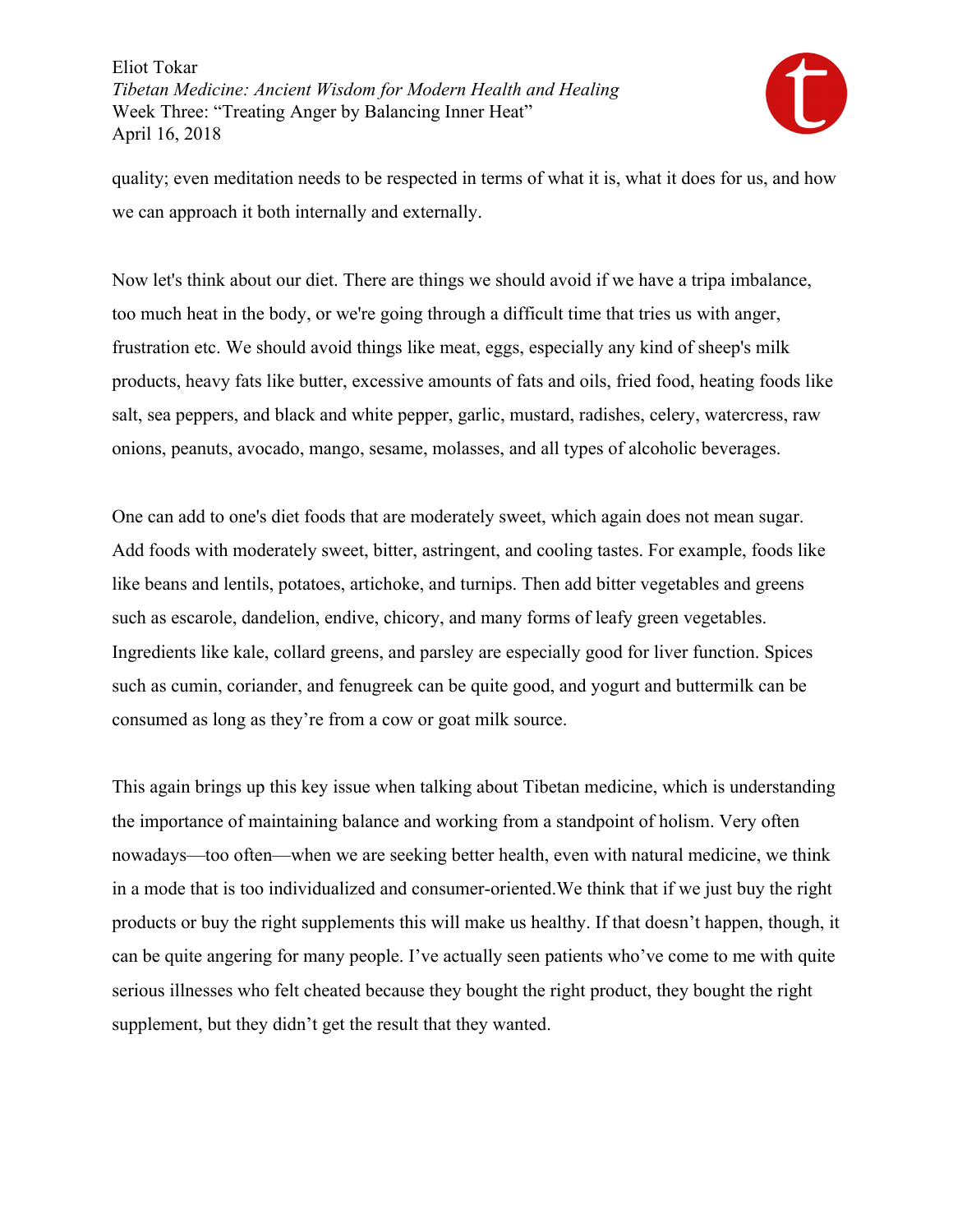

Health is not achieved through simple consumerism. It's achieved through understanding, learning, and by being able to embody in one's day-to-day life some reasonable degree of balance and holistic practice. This kind of holistic approach also shows how Tibetan medicine works. The patient, the person who is seeing the Tibetan doctor and getting the diagnosis and treatment, needs to take an active role in their treatment. They have to participate. They have to do as best as possible, within reason, to modify their behavior and their diet, along with taking other kinds of treatments like medicines or physical therapies. This is quite different from the normal level of compliance or more passive action which is used in dealing with typical biomedical treatments.

Let's think again about the contrast between Tibetan medicine and biomedicine. Biomedicine has enormous effectiveness and power because its treatments can strongly affect or suppress certain problems to alter the function of the body or eliminate certain causes of disease. Tibetan medicine simply functions differently. If we give any kind of treatment, diet, or behavioral advice, especially medicines and physical therapies, what are we seeking to do? We're seeking to reestablish balance or homeostasis based on our understanding of the laws of nature and the way that the body functions.

We're trying to enhance function, to elevate it in some way, and most importantly to restore normal function and balance. When one studies Tibetan medicine the first thing you study is the healthy body. This brings up another point. As one learns about natural medicine or Tibetan medicine, or is taking a Tibetan medical treatment, learning is very important; it is important to make the connection between how our body is functioning and our emotional state.

I remember seeing a patient at a big dharma center years ago who was one of the heads of the center. He had severe circulatory and neurological symptoms. I was asking him about his meditation practice, which was quite extensive, but the problem was that he hadn't made the connection between that practice and his life. It was almost like he was doing it as an